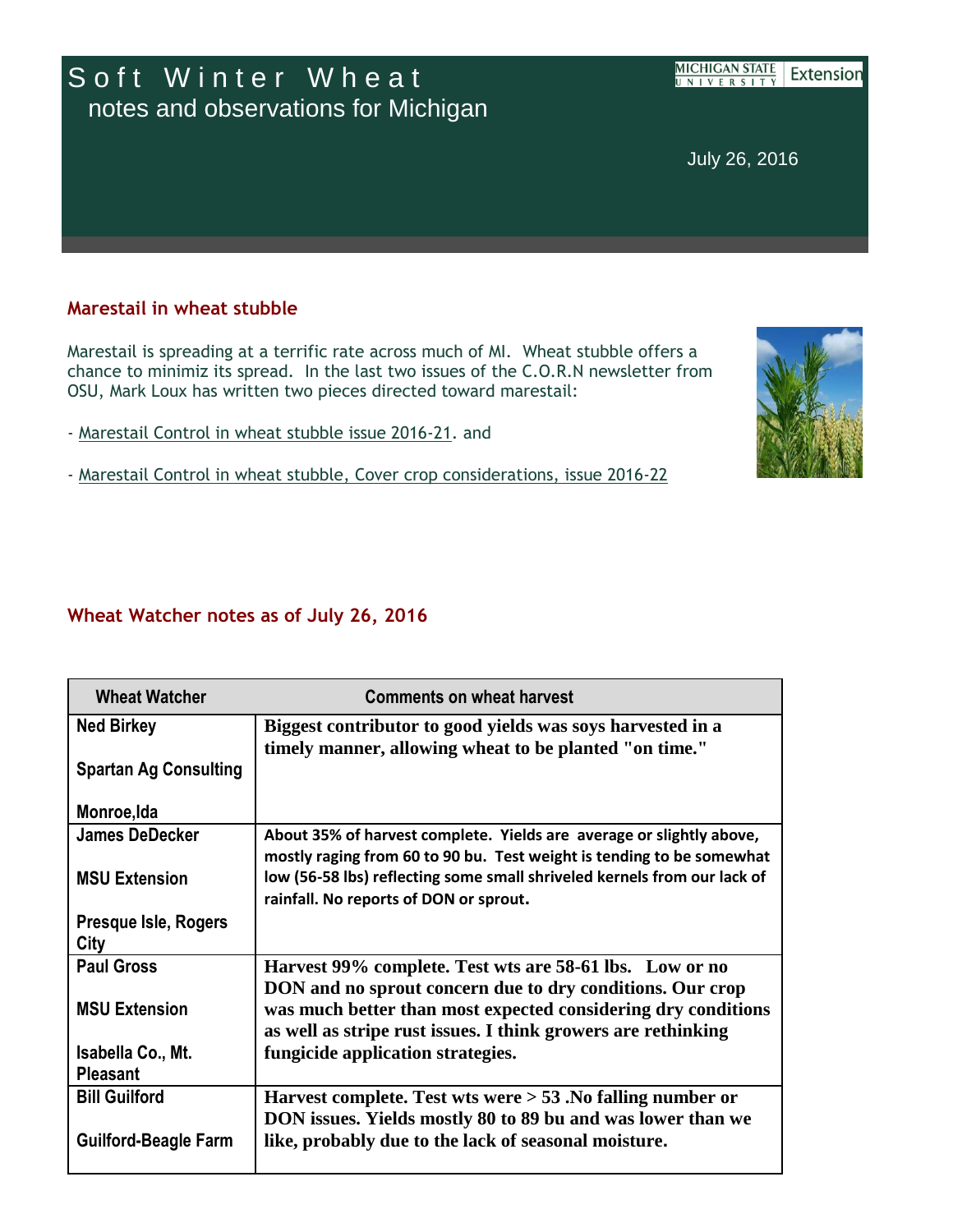| <b>Saginaw Co, Hemlock</b>  |                                                                                                                                           |
|-----------------------------|-------------------------------------------------------------------------------------------------------------------------------------------|
|                             |                                                                                                                                           |
|                             |                                                                                                                                           |
| <b>Mitch Murray</b>         | Harvest 85 to 90% complete. Good TW. Quality has been great<br>- virtually no DON or low FN. Yields are anywhere from 35 to               |
| <b>MI Ag Commodities</b>    | 110+ with the majority in the 80-90 range. Got between1.5-2.5+                                                                            |
|                             | in. of rain yesterday (2nd or 3rd rain on some fields). Concerned the                                                                     |
| Newaygo Co, Grant           | remainder of crop may have sprout & FN issues.                                                                                            |
| <b>Chris Schmidt</b>        | Harvest is completed. Yields averaged 100 to 135 bu. Grain                                                                                |
|                             | quality was excellent. Lots of low 60's TW - even in SWW. No                                                                              |
| <b>Schmidt Fms of</b>       | one I've talked to had <100bu/ac. Everyone has been on high                                                                               |
| Auburn                      | mgt in this area for some time. I think the growers continue to                                                                           |
|                             | refine their techniques. The combination of Palasade plus split                                                                           |
| Bay Co., Auburn             | N application is gaining utilization                                                                                                      |
| <b>Tom Smith</b>            | Harvest completed. 58-61 TW. Highest yields around here are about                                                                         |
| Moline Coop,                | 100 bu. I'm guessing around 80 bu average. Did not hear of any                                                                            |
|                             | DON concerns. Major concern here is low manganeese - we have to                                                                           |
| Allegan Co, Moline          | watch this closer next year.                                                                                                              |
| <b>Carl Sparks</b>          |                                                                                                                                           |
|                             | 99 % harvested. Grain quality is very good. This area was very dry,                                                                       |
| <b>Sparks Cedarlee Farm</b> | but yields are near normal- mostly 50 to 80 bu. But there was some                                                                        |
|                             | 100 bu.yield under irrigation.                                                                                                            |
| <b>Cass Co., Cassopolis</b> |                                                                                                                                           |
| <b>Fred Springborn</b>      | Harvest is about 90% complete. All measurements suggest very good                                                                         |
|                             | quality. Yields are above average (60 - 100 bu.) even though dry                                                                          |
| <b>MSU Extension</b>        | weather reduced yields. Irrigated wheat has gone as high as 120 bu.<br>Harvest has started on the 300 plus ac of soft spring wheat in the |
| <b>MontcalmCo, Stanton</b>  | area.                                                                                                                                     |
| <b>Steve Wagner</b>         |                                                                                                                                           |
|                             |                                                                                                                                           |
| <b>Agri Busines</b>         | 98% harvested. DON levels very low. Yield average of 70 bu.<br>This is down from last year due to no moisture in June.                    |
|                             |                                                                                                                                           |
| Ingham Co., Okemas          |                                                                                                                                           |
| <b>Tim Wilke</b>            | Harvest 99% complete. Test wts 59 - 61. Yields mostly 90 - 110                                                                            |
|                             | bu. Excellent quality in this soft white area. Some yields<br>reached at least 120 bu/ac. Prices will likely lead to fewer ac this        |
| Coop Elevator Co.           | fall.                                                                                                                                     |
| Huron Co, Bad Axe           |                                                                                                                                           |
| Lisa Szymanski,             | I would say we are at 95% harvested or better. Average yields                                                                             |
| Szymanski farm              | would be around 100bushels. The dry hot temperatures with                                                                                 |
|                             | low humidity were a concern during harvest. There were 3 field                                                                            |
| Huron Co., Port Austin      | fires in Huron county in 4 days. Fortunately no one was hurt.                                                                             |
| Scott Wahl,                 | Harvest complete. 58.5-60.5TW. Yield ranged from 75 to 110                                                                                |
|                             | bu. Under average mgt, yields were 75 to 85 b;, high mgt yields                                                                           |
| <b>Britton Elevator</b>     | were 95 to 110. No Vom. Wheat was extremely tall due to<br>optimal conditions in early spring. Hot and dry weather week                   |
| Lenawee Co., Britten        | of flowering which hurt yields.                                                                                                           |
|                             |                                                                                                                                           |